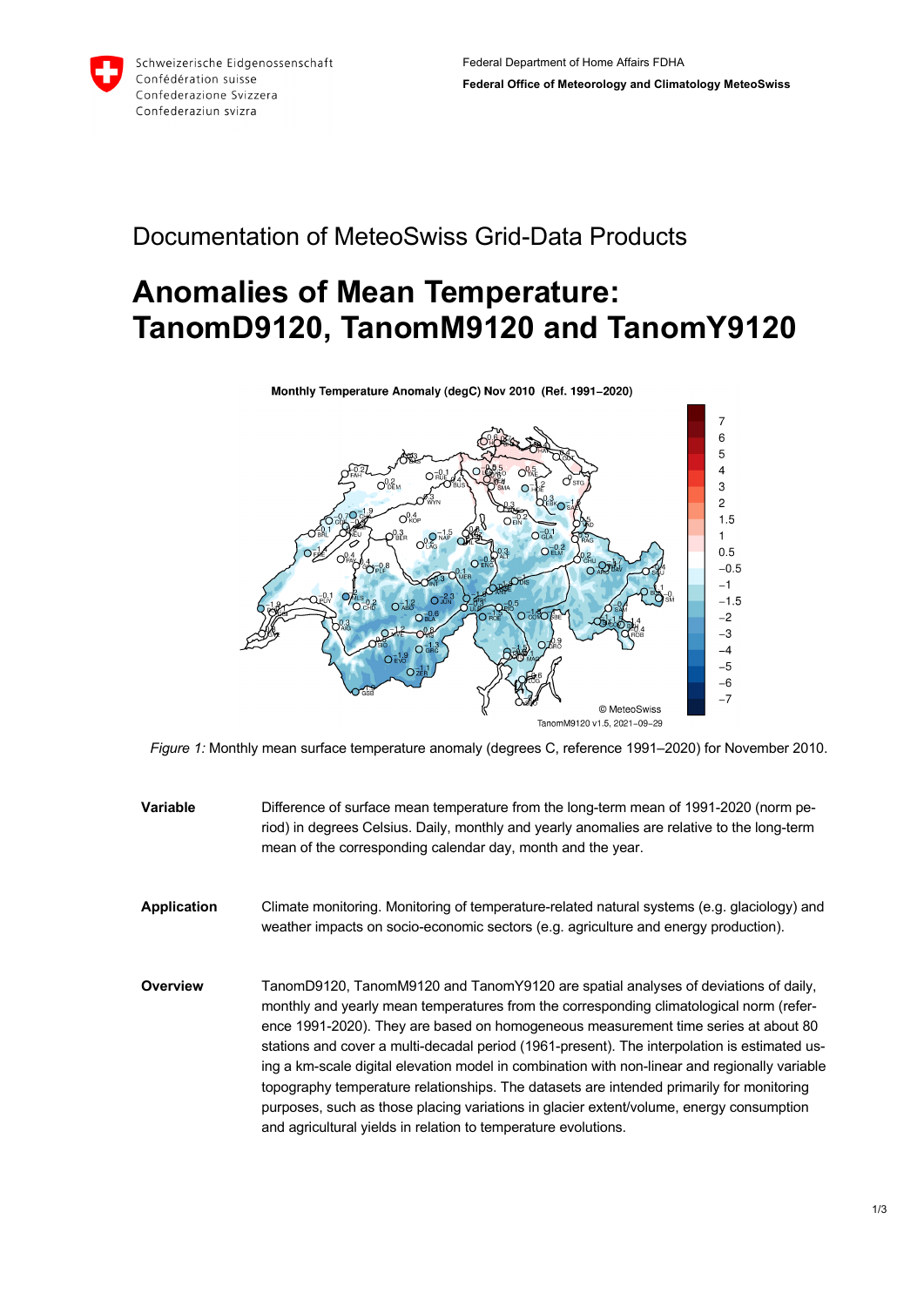## **Anomalies of Mean Temperature: TanomD9120, TanomM9120 and TanomY9120**

- **Data base** The data underlying the three data products are daily, monthly and yearly mean temperature measurements, exactly like those used for products TabsD, TabsM and TabsY. (See the documentations of the pertinent data products.)
- **Method** The anomaly fields are calculated simply as the difference between the analyses for absolute temperature (products TabsD, TabsM and TabsY) and those for the long-term mean conditions (products TnormD9120, TnormM9120 and TnormY9120). Refer to the corresponding product documentations and to Frei (2014) for details on their calculation.
- **Target users** The primary purpose of the temperature anomaly products is the monitoring of long-term temperature variations in Switzerland, including the study of its regional variations and height dependencies (see e.g. Ceppi et al. 2010). The long-term consistency of TanomM and TanomY makes them useful for the interpretation of variations in other natural systems (e.g. glaciers, permafrost, water resources, see Glaciological Commission 2007, PERMOS 2009) and of climate-sensitive quantities in economic sectors, such as in agriculture or the energy sector. The datasets may also be interesting for quantitative empirical modeling in these fields.

## **Accuracy and interpretation** The remarks on utility and interpretation as well as the figures of accuracy are similar to those given for absolute temperature products (TabsD, TabsM and TabsY). The user is referred to the corresponding product documentations for detail.

Of particular note is that, even though the measured time series are of good long-term consistency (Begert et al. 2003, 2005), the homogeneity of the data products may be compromised by changes in the station network over time. This is particularly relevant for TanomD9120, where we have clear signs of inhomogeneity as a consequence of network variations. Datasets that satisfy high standards in long-term temporal consistency are provided using a reconstruction concept and strictly stationary station networks (e.g. Trecanom9120Y1961).

**Related products** Trecanom9120M1864, Trecanom9120M1901 and Trecanom9120M1961 (and similarly for annual "Y"): These are alternative datasets for the monthly and yearly datasets described here, but they are constructed to satisfy very high standards in temporal consistency and they extend over much longer time periods, starting in 1864, 1901 and 1961, respectively. The involved reconstruction method allows to work with a station sample that is strictly stationary in time, but much smaller in number. The difference between TanomM9120 and Trecanom9120M1961 is that the former builds on more stations and hence has a finer effective resolution, while the latter has a better temporal consistency, and, hence, is more appropriate for inspecting long-term change.

> TnormD9120, TnormM9120 and TnormY9120: Long-term mean temperature for calendar days, months and the year of the norm period 1991-2020.

There is full consistency of TanomD9120, TanomM9120 and TanomY9120 with these related products in the sense that they correspond exactly to the difference of absolute quantities (mean temperatures) from the long-term mean over the norm period.

**Grid structures** TanomD9120, TanomM9120 and TanomY9120 are available in the following grid structure: ch02.lonlat, ch01r.swiss.lv95